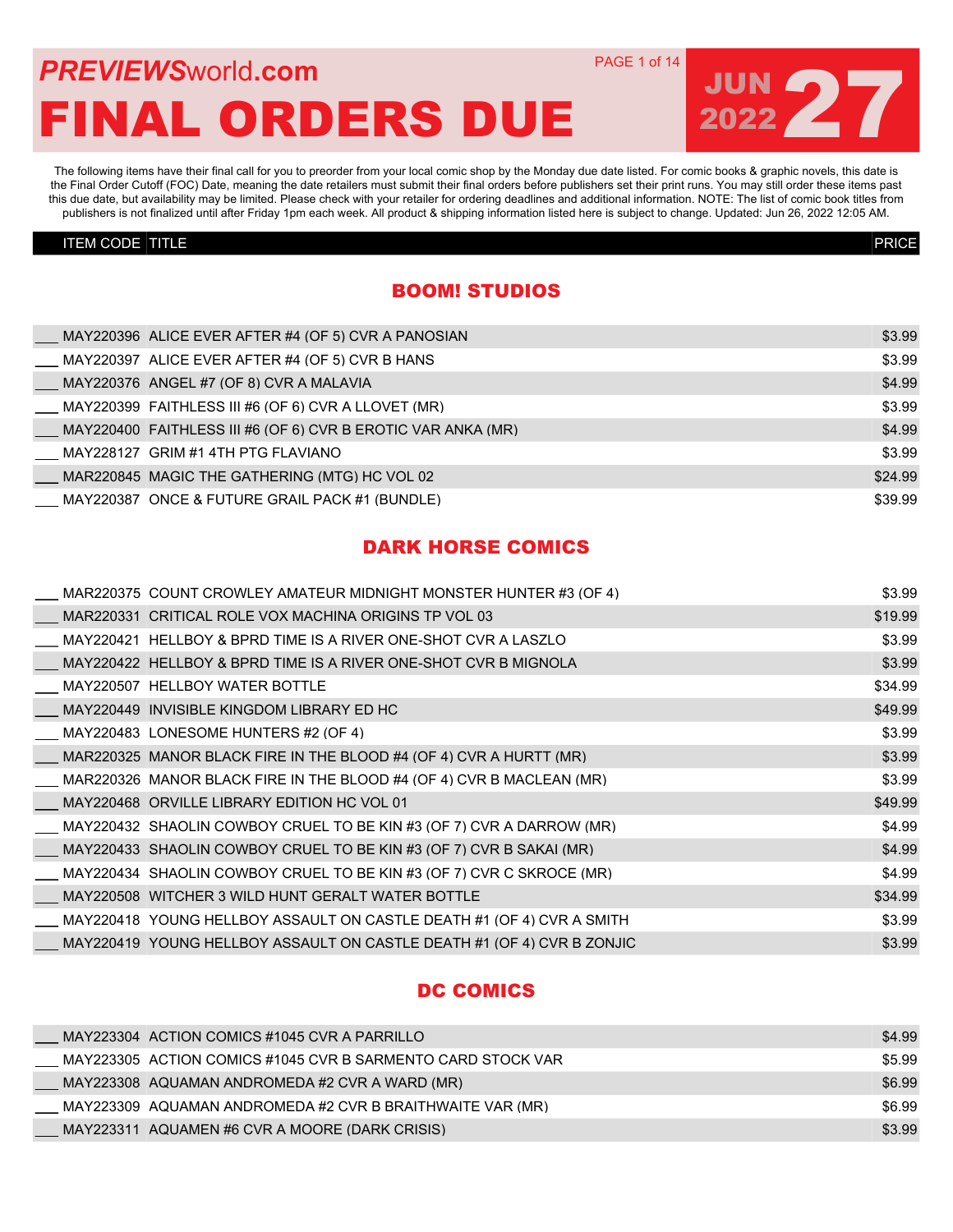## **PREVIEWS** WORLD **COM** PAGE 2 of 14 FINAL ORDERS DUE

| <b>ITEM CODE TITLE</b> |                                                                        | <b>PRICE</b> |
|------------------------|------------------------------------------------------------------------|--------------|
|                        | MAY223312 AQUAMEN #6 CVR B OSSIO CARD STOCK VAR (DARK CRISIS)          | \$4.99       |
|                        | MAY223313 AQUAMEN #6 CVR C TAN CARD STOCK VAR (DARK CRISIS)            | \$4.99       |
|                        | MAY223264 ARTEMIS WANTED CVR A SCALERA                                 | \$5.99       |
|                        | MAY223265 ARTEMIS WANTED CVR B SHIRAHAMA CARD STOCK VAR                | \$6.99       |
|                        | MAY223283 BATMAN CURSE OF THE WHITE KNIGHT DELUXE EDITION HC (MR)      | \$49.99      |
|                        | MAY223319 BATMAN FORTRESS #3 CVR A ROBERTSON                           | \$3.99       |
|                        | MAY223320 BATMAN FORTRESS #3 CVR B SUAYAN CARD STOCK VAR               | \$4.99       |
|                        | MAY223324 BATMAN KNIGHT #7 (OF 10) CVR A GIANDOMENICO                  | \$4.99       |
|                        | MAY223325 BATMAN KNIGHT #7 (OF 10) CVR B FEDERICI VAR                  | \$5.99       |
|                        | MAR222920 BATMAN ONE DARK KNIGHT #3 (OF 3) CVR A JOCK (MR)             | \$6.99       |
|                        | MAR222921 BATMAN ONE DARK KNIGHT #3 (OF 3) CVR B GRAMPA (MR)           | \$6.99       |
|                        | MAY223297 BATMAN ONE DARK KNIGHT HC (MR)                               | \$29.99      |
|                        | MAY223284 BATMAN SUPERMAN WORLDS FINEST #5 CVR A MORA                  | \$3.99       |
|                        | MAY223285 BATMAN SUPERMAN WORLDS FINEST #5 CVR B MATTINA CARD STOCK    | \$4.99       |
|                        | MAY223279 BATMAN WHITE KNIGHT PRES RED HOOD #1 (OF 2) CVR A MURPHY (MR | \$4.99       |
|                        | MAY223280 BATMAN WHITE KNIGHT PRES RED HOOD #1 (OF 2) CVR B COIPEL VAR | \$4.99       |
|                        | MAY223330 BLACK ADAM #2 CVR A RODRIGUEZ                                | \$3.99       |
|                        | MAY223331 BLACK ADAM #2 CVR B SANDOVAL                                 | \$4.99       |
|                        | MAY223333 BLACK ADAM #2 CVR D 1:25 DI MEO VAR                          | \$4.99       |
|                        | MAY228129 BLACK ADAM #2 CVR E BOLT COSTUME CARD STOCK VAR              | \$4.99       |
|                        | MAY223336 CATWOMAN #45 CVR A DEKAL                                     | \$3.99       |
|                        | MAY223337 CATWOMAN #45 CVR B FRISON CARD STOCK VAR                     | \$4.99       |
|                        | MAY223295 CONSTANTINE DISTORTED ILLUSIONS TP                           | \$16.99      |
|                        | MAY223258 DARK CRISIS YOUNG JUSTICE #2 CVR A DUNBAR                    | \$3.99       |
|                        | MAY223259 DARK CRISIS YOUNG JUSTICE #2 CVR B CIZMESIJA CARD STOCK VAR  | \$4.99       |
|                        | MAY223267 DC MECH #1 (OF 6) CVR A RIVAS                                | \$3.99       |
|                        | MAY223268 DC MECH #1 (OF 6) CVR B MORA CARD STOCK VAR                  | \$4.99       |
|                        | MAY223289 DC VS VAMPIRES ALL-OUT WAR #1 (OF 6) CVR A QUAH              | \$3.99       |
|                        | MAY223290 DC VS VAMPIRES ALL-OUT WAR #1 (OF 6) CVR B NGU CARD STOCK VA | \$4.99       |
|                        | MAY223296 DEADMAN TELLS THE SPOOKY TALES TP                            | \$9.99       |
|                        | MAY223342 DEATHSTROKE INC #11 CVR A JANIN                              | \$3.99       |
|                        | MAY223343 DEATHSTROKE INC #11 CVR B MATTINA CARD STOCK VAR             | \$4.99       |
|                        | MAY223244 DETECTIVE COMICS #1062 CVR A CAGLE                           | \$4.99       |
|                        | MAY223245 DETECTIVE COMICS #1062 CVR B BERMEJO CARD STOCK VAR          | \$5.99       |
|                        | MAY223246_DETECTIVE COMICS #1062 CVR C WILLIAMS III CARD STOCK VAR     | \$5.99       |
|                        | MAY223345 DUO #3 CVR A RUAN                                            | \$3.99       |
|                        | MAY223346 DUO #3 CVR B FONG CARD STOCK                                 | \$4.99       |
|                        | MAY223347 FABLES #153 CVR A KHALIDAH (MR)                              | \$3.99       |
|                        | MAY223348 FABLES #153 CVR B BUCKINGHAM CARD STOCK VAR (MR)             | \$4.99       |
|                        | MAY223260 FLASH #784 CVR A CLARKE (DARK CRISIS)                        | \$3.99       |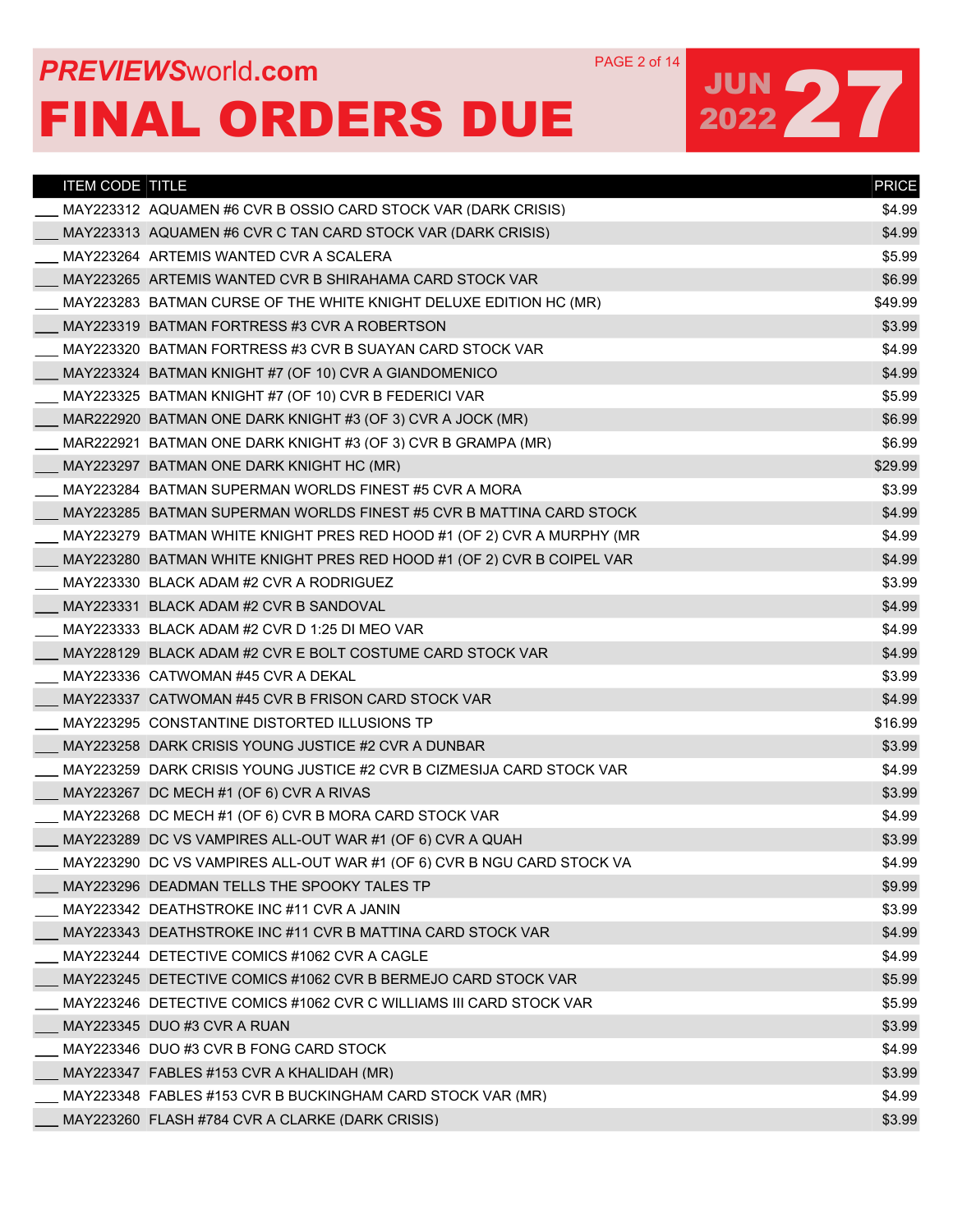## **PREVIEWS** WORLD **COM** PAGE 3 of 14 FINAL ORDERS DUE

# JUN 27

| <b>ITEM CODE TITLE</b>                                                 | <b>PRICE</b> |
|------------------------------------------------------------------------|--------------|
| MAY223261 FLASH #784 CVR B BENGAL CARD STOCK VAR (DARK CRISIS)         | \$4.99       |
| MAY223351 HARLEY QUINN #17 CVR A ROSSMO                                | \$3.99       |
| MAY223352 HARLEY QUINN #17 CVR B CHEW CARD STOCK VAR                   | \$4.99       |
| MAY223395 HARLEY QUINN & THE GOTHAM CITY SIRENS OMNIBUS HC (2022 ED)   | \$100.00     |
| MAY223396 HARLEY QUINN (2021) TP VOL 02 KEEPSAKE                       | \$16.99      |
| MAY223300 HARLEY QUINN ANIMATED SERIES HC VOL 01 EAT BANG KILL TOUR (M | \$24.99      |
| MAY223399 HOUSE OF MYSTERY BRONZE AGE OMNIBUS HC VOL 03                | \$150.00     |
| MAY223298 I AM BATMAN HC VOL 01                                        | \$24.99      |
| MAY223403 JOKER HC VOL 02                                              | \$24.99      |
| MAY223398 JOKER PRESENTS A PUZZLEBOX HC (MR)                           | \$39.99      |
| MAR223019 JUSTICE LEAGUE VS LEGION OF SUPERHEROES #4 CVR A GODLEWSKI   | \$3.99       |
| MAR223020 JUSTICE LEAGUE VS LEGION OF SUPERHEROES #4 CVR B MOORE CARD  | \$3.99       |
| MAY223359 LOONEY TUNES #267                                            | \$2.99       |
| MAY223365 NIGHTWING #94 CVR A REDONDO                                  | \$3.99       |
| MAY223366 NIGHTWING #94 CVR B CAMPBELL CARD STOCK VAR                  | \$4.99       |
| MAY223375 ROBIN #16 CVR A CRUZ & RAPMUND                               | \$3.99       |
| MAY223376 ROBIN #16 CVR B DIMEO CARD STOCK VAR                         | \$4.99       |
| MAY223386 SANDMAN UNIVERSE NIGHTMARE COUNTRY #4 CVR A MURAKAMI (MR)    | \$3.99       |
| MAY223387 SANDMAN UNIVERSE NIGHTMARE COUNTRY #4 CVR B DANI CARD STOCK  | \$4.99       |
| MAY223402 SUPERMAN ACTION COMICS (2021) TP VOL 02 THE ARENA            | \$19.99      |
| MAY223275 SUPERMAN SPACE AGE #1 CVR A ALLRED                           | \$9.99       |
| MAY223276 SUPERMAN SPACE AGE #1 CVR B RUDE VAR                         | \$9.99       |
| MAY223389 SWAMP THING #15 (OF 16) CVR A PERKINS                        | \$3.99       |
| MAY223390 SWAMP THING #15 (OF 16) CVR B ADLARD CARD STOCK VAR          | \$4.99       |
| MAY223381 TASK FORCE Z #10 CVR A BARROWS & FERREIRA                    | \$3.99       |
| MAY223382 TASK FORCE Z #10 CVR B MERCER CARD STOCK VAR                 | \$4.99       |
| MAY223302 WONDER GIRL HOMECOMING HC                                    | \$39.99      |

### DYNAMITE

| MAY220712 JENNIFER BLOOD #10 CVR A BRADSTREET (MR)               | \$3.99  |
|------------------------------------------------------------------|---------|
| ___ MAY220713 JENNIFER BLOOD #10 CVR B LAU (MR)                  | \$3.99  |
| MAY220714 JENNIFER BLOOD #10 CVR C LEIRIX (MR)                   | \$3.99  |
| MAY220715 JENNIFER BLOOD #10 CVR D YOON (MR)                     | \$3.99  |
| MAY220716_JENNIFER BLOOD #10 CVR E COSPLAY (MR)                  | \$3.99  |
| __ MAY220721 JENNIFER BLOOD #10 CVR J BRADSTREET LTD VIRGIN (MR) | \$50.00 |
| MAY220722 JENNIFER BLOOD #10 CVR K LEIRIX LTD VIRGIN (MR)        | \$50.00 |
| __ MAY228238 JENNIFER BLOOD #10 CVR L FOC FEDERICI (MR)          | \$3.99  |
| MAY220577_MADBALLS_VS_GARBAGE_PAIL_KIDS_#1_CVR_A_SIMKO           | \$3.99  |
| MAY220578_MADBALLS VS GARBAGE PAIL KIDS #1 CVR B CROSBY          | \$3.99  |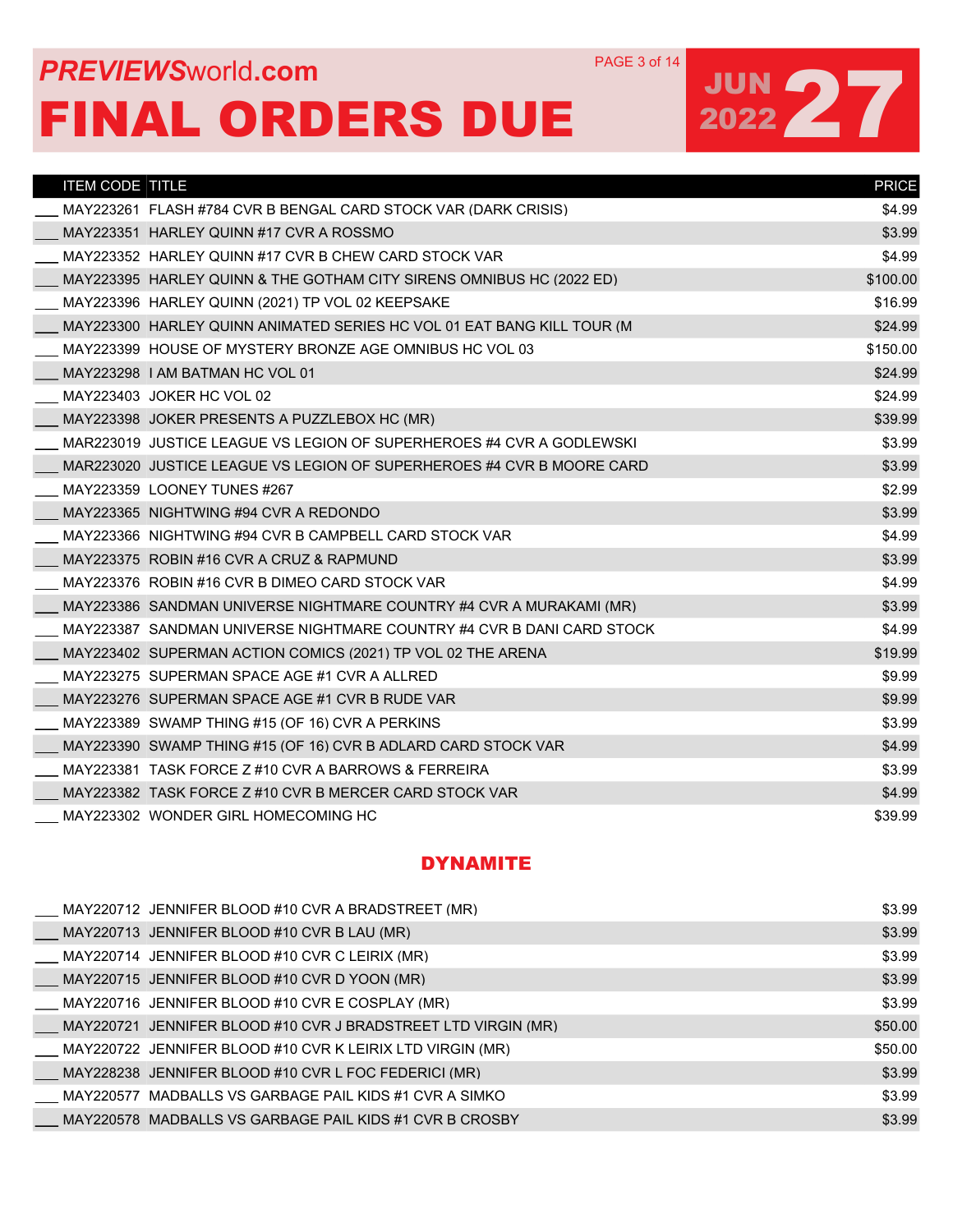### **PREVIEWS** WORLD **COM** PAGE 4 of 14 FINAL ORDERS DUE

JUN 27

| <b>ITEM CODE TITLE</b> |                                                                        | <b>PRICE</b> |
|------------------------|------------------------------------------------------------------------|--------------|
|                        | MAY220579 MADBALLS VS GARBAGE PAIL KIDS #1 CVR C TRADING CARD          | \$4.99       |
|                        | MAY220580 MADBALLS VS GARBAGE PAIL KIDS #1 CVR D BLANK AUTHENTIX       | \$3.99       |
|                        | MAY220586 MADBALLS VS GARBAGE PAIL KIDS #1 CVR J TRADING CARD METAL PR | \$100.00     |
|                        | MAY220587 MADBALLS VS GARBAGE PAIL KIDS #1 CVR K ATLAS SGN             | \$49.99      |
|                        | MAY220588 MADBALLS VS GARBAGE PAIL KIDS #1 CVR L SIMKO LTD VIRGIN      | \$50.00      |
|                        | MAY228232 MADBALLS VS GARBAGE PAIL KIDS #1 CVR P FOC PUKE GREEN BLANK  | \$3.99       |
|                        | FEB210802 MYOPIA GN                                                    | \$19.99      |
|                        | MAY220734 NYX #8 CVR A MATTEONI                                        | \$3.99       |
|                        | MAY220735 NYX #8 CVR B DAGNINO                                         | \$3.99       |
|                        | MAY220736 NYX #8 CVR C VIGONTE                                         | \$3.99       |
|                        | MAY220737 NYX #8 CVR D LOPEZ                                           | \$3.99       |
|                        | MAY220742 NYX #8 CVR I MATTEONI LTD VIRGIN                             | \$50.00      |
|                        | MAY228242 NYX #8 CVR J FOC SARRASECA                                   | \$3.99       |
|                        | MAY228243 NYX #8 CVR K FOC RUBI                                        | \$3.99       |
|                        | MAY220630 SAMURAI SONJA #2 CVR A HENRY                                 | \$3.99       |
|                        | MAY220631 SAMURAI SONJA #2 CVR B LEIRIX                                | \$3.99       |
|                        | MAY220632 SAMURAI SONJA #2 CVR C QUALANO                               | \$3.99       |
|                        | MAY220633 SAMURAI SONJA #2 CVR D LAVINA                                | \$3.99       |
|                        | MAY220634 SAMURAI SONJA #2 CVR E COSPLAY                               | \$3.99       |
|                        | MAY220640 SAMURAI SONJA #2 CVR K LEIRIX LTD VIRGIN                     | \$50.00      |
|                        | MAY228233 SAMURAI SONJA #2 CVR L FOC LEIRIX ULTRAVIOLET                | \$3.99       |
|                        | AUG210896 SONJAVERSAL TP VOL 01                                        | \$19.99      |
|                        | NOV198664 VAMPIRELLA JOSE GONZALEZ STATUE DIAMOND EYE PROOF            | \$349.99     |

#### IDW PUBLISHING

| MAY221574 BEND OF LUCK TP                                            | \$19.99 |
|----------------------------------------------------------------------|---------|
| $\_$ APR221553 $\,$ DUNGEONS & DRAGONS ANNUAL 2022 CVR A DUNBAR $\,$ | \$7.99  |
| APR221554 DUNGEONS & DRAGONS ANNUAL 2022 CVR B MELLO                 | \$7.99  |
| MAY221532_GI JOE A REAL AMERICAN HERO #296 CVR A GALLANT             | \$3.99  |
| MAY221533_GI JOE A REAL AMERICAN HERO #296 CVR B SULLIVAN            | \$3.99  |
| MAY221540  GODZILLA RIVALS II VS BATTRA ONESHOT CVR B MARTINEZ       | \$7.99  |
| MAY221539 GODZILLA RIVALS VS BATTRA ONESHOT CVR A ONO (RES)          | \$7.99  |
| MAY221546 MY LITTLE PONY GENERATIONS TP                              | \$17.99 |
| APR221605 ORDER OF THE NIGHT JAY GN BOOK 01 FOREST BECKONS           | \$14.95 |
| MAY221563 TRANSFORMERS BEST RARITIES                                 | \$6.99  |

IMAGE COMICS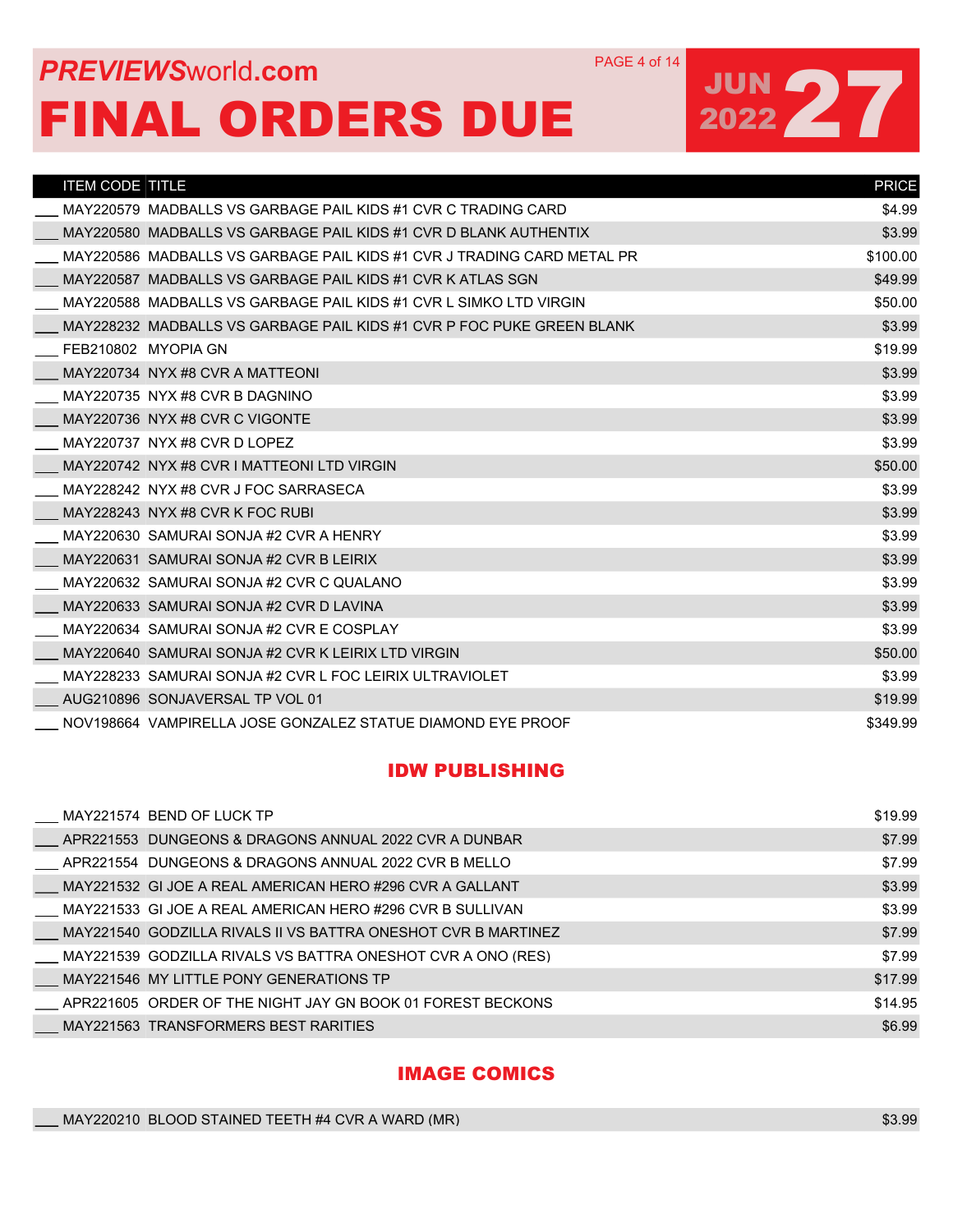## **PREVIEWS** WORLD **COM** PAGE 5 of 14 FINAL ORDERS DUE

## JUN 27

| <b>ITEM CODE TITLE</b> |                                                            | <b>PRICE</b> |
|------------------------|------------------------------------------------------------|--------------|
|                        | MAY220211 BLOOD STAINED TEETH #4 CVR B ECKMAN-LAWN (MR)    | \$3.99       |
|                        | MAY220218 DO A POWERBOMB #2 (OF 7) CVR A JOHNSON           | \$3.99       |
|                        | MAY220219 DO A POWERBOMB #2 (OF 7) CVR B ORTIZ             | \$3.99       |
|                        | MAY220222 FARMHAND #19 (MR)                                | \$3.99       |
|                        | MAY220227 GUNSLINGER SPAWN #10 CVR A KEANE                 | \$2.99       |
|                        | MAY220228 GUNSLINGER SPAWN #10 CVR B BOOTH                 | \$2.99       |
|                        | APR220202 ICE CREAM MAN #31 CVR A MORAZZO & OHALLORAN (MR) | \$3.99       |
|                        | APR220203 ICE CREAM MAN #31 CVR B HENDERSON (MR)           | \$3.99       |
|                        | MAY220235 IMAGE 30TH ANNV ANTHOLOGY #4 (OF 12) (MR)        | \$5.99       |
|                        | MAY220066 PROPHET #1 REMASTERED ED CVR A LIEFELD           | \$3.99       |
|                        | MAY220067 PROPHET #1 REMASTERED ED CVR B LIEFELD           | \$3.99       |
|                        | MAY220069 PROPHET #1 REMASTERED ED CVR C PLATT             | \$3.99       |
|                        | MAY220068 PROPHET #1 REMASTERED ED CVR D LEE               | \$3.99       |
|                        | MAY228248 PROPHET #1 REMASTERED ED CVR E QUESADA           | \$3.99       |
|                        | MAY228249 PROPHET #1 REMASTERED ED CVR F FINCH             | \$3.99       |
|                        | MAY220070 PROPHET #1 REMASTERED ED CVR G BLANK SKETCH CVR  | \$3.99       |
|                        | MAY220009 ROGUES GALLERY #1 CVR A SHALVEY (MR)             | \$3.99       |
|                        | MAY220010 ROGUES GALLERY #1 CVR B LOTAY (MR)               | \$3.99       |
|                        | MAY220011 ROGUES GALLERY #1 CVR C MASON (MR)               | \$3.99       |
|                        | MAY220263 SEVEN SONS #2 (OF 7) (MR)                        | \$3.99       |
|                        | MAY220264 SILVER COIN #12 CVR A WALSH (MR)                 | \$3.99       |
|                        | MAY220265 SILVER COIN #12 CVR B HAMNER (MR)                | \$3.99       |
|                        | MAY220267 SKYBOUND PRESENTS AFTERSCHOOL #2 (OF 4) (MR)     | \$4.99       |
|                        | MAY220078 SKYBOUND X #25 CVR A OTTLEY (MR)                 | \$4.99       |
|                        | MAY220079 SKYBOUND X #25 CVR B BRESSAN & LUCAS (MR)        | \$4.99       |
|                        | MAY220080 SKYBOUND X #25 CVR C DE FELICI (MR)              | \$4.99       |
|                        | MAY220081 SKYBOUND X #25 CVR D SMITH (MR)                  | \$4.99       |
|                        | MAY220289 WALKING DEAD DLX #43 CVR A FINCH & MCCAIG (MR)   | \$3.99       |
|                        | MAY220290 WALKING DEAD DLX #43 CVR B ADLARD & MCCAIG (MR)  | \$3.99       |
|                        | MAY220291 WALKING DEAD DLX #43 CVR C RIVERA (MR)           | \$3.99       |

#### MARVEL COMICS

| APR220848 ANT-MAN #1 (OF 5)                                            | \$3.99   |
|------------------------------------------------------------------------|----------|
| APR220851_ANT-MAN #1 (OF 5) GLEASON STORMBREAKERS VAR                  | \$3.99   |
| $\_\_\_\$ APR220850 ANT-MAN #1 (OF 5) YOUNG VAR                        | \$3.99   |
| MAY220857 CAPTAIN AMERICA SYMBOL OF TRUTH #3                           | \$3.99   |
| MAY220859 CAPTAIN AMERICA SYMBOL OF TRUTH #3 BRADSHAW VAR              | \$3.99   |
| MAY220858 CAPTAIN AMERICA SYMBOL OF TRUTH #3 CHRISTOPHER ACTION FIGURE | \$3.99   |
| MAR221128 CAPTAIN MARVEL BY KELLY SUE DECONNICK OMNIBUS HC LOPEZ VAR   | \$125.00 |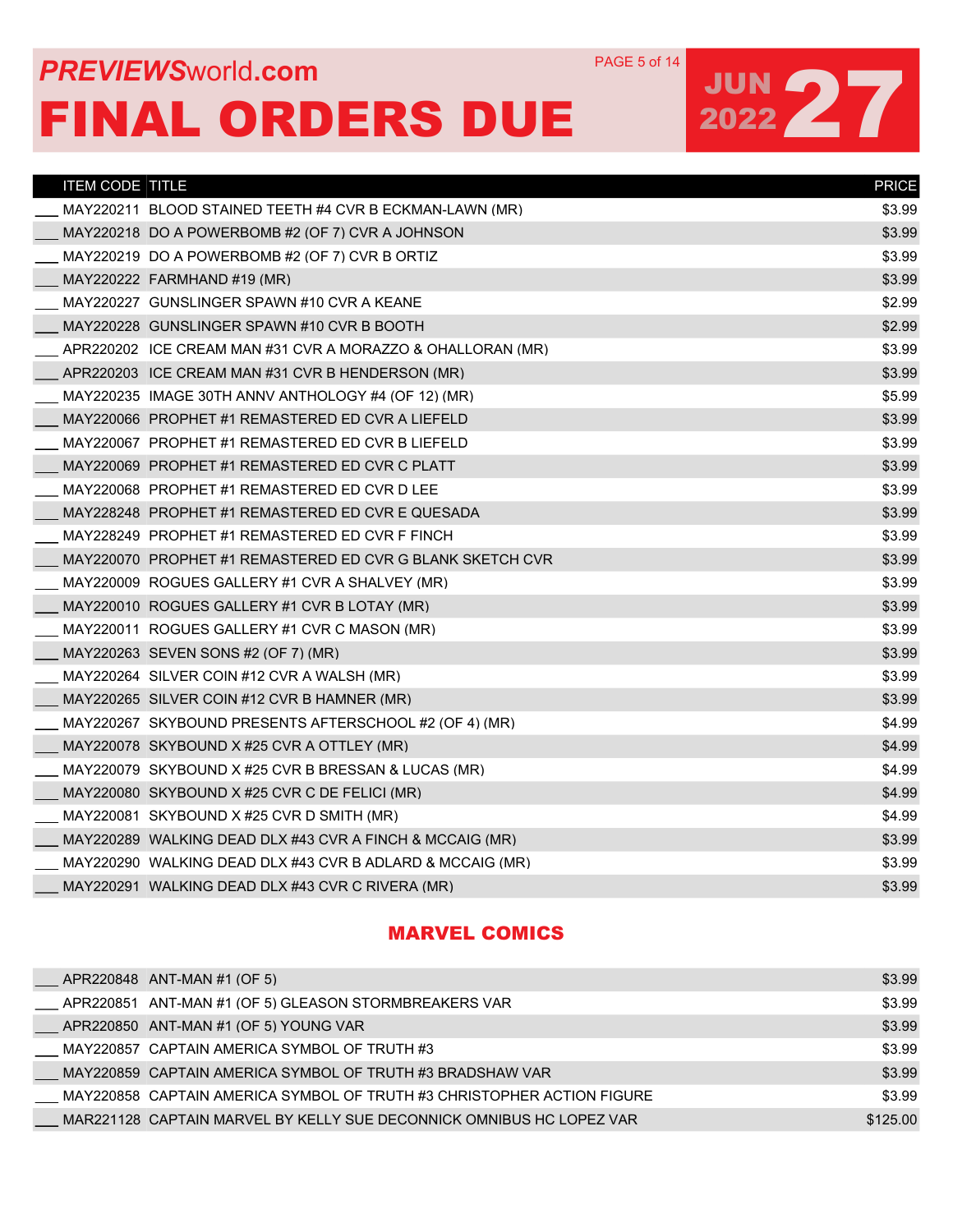#### COMICS & GRAPHIC NOVELS

| <b>ITEM CODE TITLE</b>                                     |                                                                        | <b>PRICE</b> |
|------------------------------------------------------------|------------------------------------------------------------------------|--------------|
|                                                            | MAR221129 CAPTAIN MARVEL BY KELLY SUE DECONNICK OMNIBUS HC MCKELVIE DM | \$125.00     |
| APR220818 GENIS-VELL CAPTAIN MARVEL #1 (OF 5)              |                                                                        | \$4.99       |
|                                                            | APR220823_GENIS-VELL CAPTAIN MARVEL #1 (OF 5) CABAL STORMBREAKERS VAR  | \$4.99       |
| APR220820 GENIS-VELL CAPTAIN MARVEL #1 (OF 5) JURGENS VAR  |                                                                        | \$4.99       |
| APR220821 GENIS-VELL CAPTAIN MARVEL #1 (OF 5) MOMOKO VAR   |                                                                        | \$4.99       |
| MAY221039 HOW TO READ COMICS THE MARVEL WAY GN TP          |                                                                        | \$13.99      |
| MAY220885 IRON CAT #2 (OF 5)                               |                                                                        | \$3.99       |
| MAY220887 IRON CAT #2 (OF 5) MAYHEW PREDATOR VAR           |                                                                        | \$3.99       |
| MAY220886 IRON CAT #2 (OF 5) ZAMA VAR                      |                                                                        | \$3.99       |
| MAY220008 MARVEL PREVIEWS VOL 06 #11 AUGUST 2022 EXTRAS    |                                                                        | \$1.25       |
| MAY220923 MECH STRIKE MONSTER HUNTERS #2 (OF 5)            |                                                                        | \$3.99       |
|                                                            | MAY220924 MECH STRIKE MONSTER HUNTERS #2 (OF 5) CHRISTOPHER VAR        | \$3.99       |
|                                                            | MAY221045 MIGHTY MMW INCREDIBLE HULK GN TP VOL 02 LAIR LEADER CHO CVR  | \$15.99      |
|                                                            | MAY221046 MIGHTY MMW INCREDIBLE HULK GN TP VOL 02 LAIR LEADER ORIG DM  | \$15.99      |
|                                                            | MAY221041 MOON GIRL AND DEVIL DINOSAUR GN TP PLACE IN THE WORLD        | \$13.99      |
|                                                            | MAY221043 SHE-HULK BY SOULE PULIDO COMPLETE COLLECTION TP NEW PTG      | \$34.99      |
| APR221036 STAR WARS DOCTOR APHRA #22                       |                                                                        | \$3.99       |
| APR221038 STAR WARS DOCTOR APHRA #22 GANUCHAEU PRIDE VAR   |                                                                        | \$3.99       |
|                                                            | APR221037 STAR WARS DOCTOR APHRA #22 SPROUSE CHOOSE YOUR DESTINY VAR   | \$3.99       |
| MAY220989 STAR WARS OBI-WAN KENOBI #3 (OF 5)               |                                                                        | \$3.99       |
| MAY220990 STAR WARS OBI-WAN KENOBI #3 (OF 5) CAMUNCOLI VAR |                                                                        | \$3.99       |
|                                                            | MAY220991 STAR WARS OBI-WAN KENOBI #3 (OF 5) SPROUSE CHOOSE YOUR DESTI | \$3.99       |
| APR220967 STRANGE #4                                       |                                                                        | \$3.99       |
| APR220968 STRANGE #4 LUBERA VAR                            |                                                                        | \$3.99       |
| APR221074 THING TP NEXT BIG THING                          |                                                                        | \$17.99      |
| MAY220921 VARIANTS #2 (OF 5)                               |                                                                        | \$3.99       |
| MAY220922 VARIANTS #2 (OF 5) SHAVRIN VAR                   |                                                                        | \$3.99       |
| APR220944 VENOM #9                                         |                                                                        | \$3.99       |
| APR220945 VENOM #9 HOTZ VAR                                |                                                                        | \$3.99       |
| APR220830 WILD CARDS #1 (OF 4)                             |                                                                        | \$4.99       |
| APR220831 WILD CARDS #1 (OF 4) LARROCA VAR                 |                                                                        | \$4.99       |
| APR220832 WILD CARDS #1 (OF 4) LASHLEY VAR                 |                                                                        | \$4.99       |
| APR220931 WOLVERINE PATCH #4 (OF 5)                        |                                                                        | \$3.99       |
| APR220932 WOLVERINE PATCH #4 (OF 5) YOON VAR               |                                                                        | \$3.99       |
| APR220933 X-MEN 92 HOUSE OF XCII #3 (OF 5)                 |                                                                        | \$3.99       |
| APR220934 X-MEN 92 HOUSE OF XCII #3 (OF 5) DEL MUNDO VAR   |                                                                        | \$3.99       |
|                                                            | MAY221036 X-MEN EPIC COLLECTION TP DISSOLUTION REBIRTH NEW PTG         | \$44.99      |

### **PREVIEWS** WORLD **COM** PAGE 6 of 14 FINAL ORDERS DUE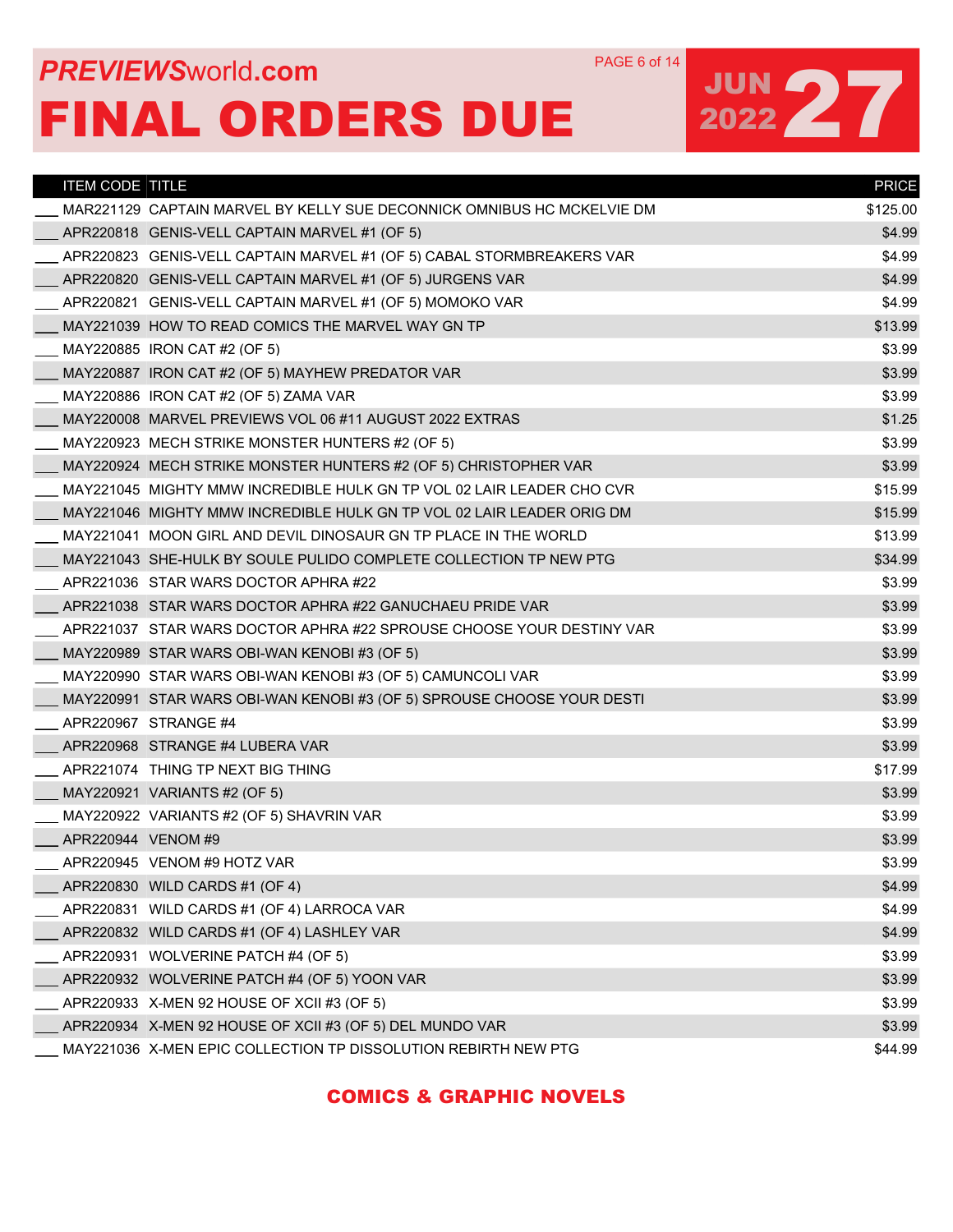## **PREVIEWS** WORLD **COM** PAGE 7 of 14 FINAL ORDERS DUE

| <b>ITEM CODE TITLE</b> |                                                                        | <b>PRICE</b> |
|------------------------|------------------------------------------------------------------------|--------------|
|                        | MAY221111 A CALCULATED MAN #2                                          | \$4.99       |
|                        | NOV211129_AMERICAN MYTHOLOGY AUTOGRAPHED COMICS STARTER SET            | \$24.99      |
|                        | AUG211464 AMERICAN MYTHOLOGY KIDS GRAPHIC NOVEL READER 3-PACK          | \$24.99      |
|                        | MAY221051 ANIMAL CASTLE HC VOL 01 (MR)                                 | \$24.99      |
|                        | MAY221052 ANIMAL CASTLE HC VOL 01 SGN ED (MR)                          | \$99.00      |
|                        | MAY221192 ARCHIE SHOWCASE DIGEST #9 CHRISTMAS IN JULY                  | \$8.99       |
|                        | MAY221830 ARMORCLADS #5 (OF 5) CVR A HUTOMO                            | \$3.99       |
|                        | MAY221831 ARMORCLADS #5 (OF 5) CVR B YOON                              | \$3.99       |
|                        | MAY221832 ARMORCLADS #5 (OF 5) CVR C SPOT COLOR HUTOMO                 | \$3.99       |
|                        | MAR221233 BABYTEETH YEAR TWO HC                                        | \$39.99      |
|                        | MAR221201 BASTIEN VIVES THE BLOUSE HC (MR)                             | \$24.99      |
|                        | MAY221647 BLINK #1 CVR A SHERMAN                                       | \$3.99       |
|                        | MAY221648 BLINK #1 CVR B ALTERICI                                      | \$3.99       |
|                        | MAY221649 BLINK #1 CVR C HENDERSON                                     | \$3.99       |
|                        | MAY221112 BUNNY MASK HOLLOW INSIDE #3                                  | \$4.99       |
|                        | MAY221736 CATDAD & SUPERMOM WHAT MAKES A SUPERHERO                     | \$4.99       |
|                        | MAY221759 COROLLARY #4 (OF 4) (MR)                                     | \$3.99       |
|                        | MAY221661 CRADLE OF FILTH #1 CVR A CHRISTENSEN                         | \$6.66       |
|                        | MAY221727 CRUCIFIED EXORCISMS #1                                       | \$6.99       |
|                        | MAY221728 CULT OF IKARUS TP                                            | \$19.99      |
|                        | MAY221247 DEVILS HIGHWAY VOL 2 #3 (OF 5) (MR)                          | \$3.99       |
|                        | MAR221752 DEWDROP TP                                                   | \$9.99       |
|                        | MAY221667 DISTURBED DARK MESSIAH #3 (OF 5) CVR A COLAPIETRO            | \$4.99       |
|                        | AUG212350 DRAGON GOES HOUSE HUNTING GN VOL 07                          | \$12.99      |
|                        | MAY221249 FOURTH MAN TP (MR)                                           | \$9.99       |
|                        | JAN221673 FRANK LEE AFTER ALCATRAZ HC                                  | \$24.99      |
|                        | MAR221212 GHOUL AGENCY TP                                              | \$14.99      |
|                        | MAR221200 GUILLEM MARCHS LAURA & OTHER STORIES HC (MR)                 | \$19.99      |
|                        | AUG212353 HAGANAI I DONT HAVE MANY FRIENDS GN VOL 19 (RES) (MR)        | \$12.99      |
|                        | JUL211312 HATCHET UNSTOPPABLE HORROR #1 CVR E KUHORIC SGND (MR)        | \$19.99      |
|                        | JUL211313 HATCHET VENGEANCE READERS PACK                               | \$10.99      |
|                        | FEB221085 HE WHO FIGHTS WITH MONSTERS HC (MR)                          | \$24.99      |
| MAY221098 HELM #6      |                                                                        | \$3.99       |
|                        | MAR221195 HENDRIX ELECTRIC REQUIEM HC (MR)                             | \$24.99      |
|                        | AUG212355 HITOMI CHAN IS SHY WITH STRANGERS GN VOL 01                  | \$12.99      |
|                        | MAY221248 JONESES #4 (OF 5)                                            | \$3.99       |
|                        | AUG211463 LAUREL & HARDY CHRISTMAS FOLLIES #1 CENTURY EDITION CGC GRAD | \$150.00     |
|                        | MAY221069 LIFE ZERO #6 CVR A CHECCHETTO (MR)                           | \$3.99       |
|                        | MAY221070 LIFE ZERO #6 CVR B HORAK VAR (MR)                            | \$3.99       |
|                        | MAY221071 LIFE ZERO #6 CVR C NIETO VAR (MR)                            | \$3.99       |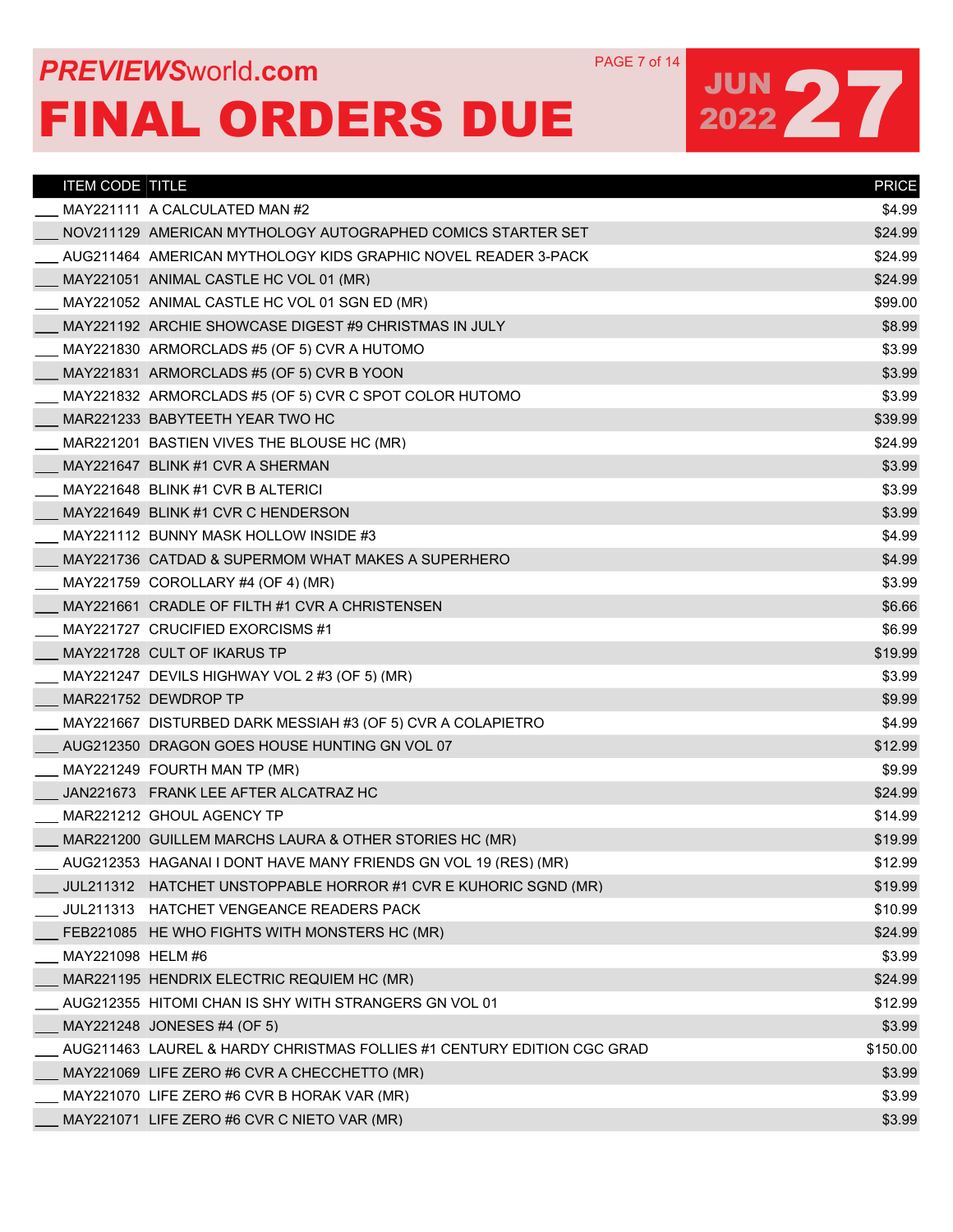## **PREVIEWS** WORLD **COM** PAGE 8 of 14 FINAL ORDERS DUE

| <b>ITEM CODE TITLE</b> |                                                                        | <b>PRICE</b> |
|------------------------|------------------------------------------------------------------------|--------------|
|                        | MAY221072 LIFE ZERO #6 CVR D CASAS PARODY (MR)                         | \$3.99       |
|                        | MAY221760 LITTLE RED RONIN #1 CVR A WALLIS (MR)                        | \$3.99       |
|                        | MAY221761 LITTLE RED RONIN #1 CVR B VALENCIA (MR)                      | \$3.99       |
|                        | MAY221762 LITTLE RED RONIN #1 CVR C WALLIS (MR)                        | PI           |
|                        | APR221113 MANIX ABRERAS 12 SC                                          | \$14.99      |
|                        | JAN211080 MCCANDLESS & COMPANY CRIME SCENES ONESHOT                    | \$4.99       |
|                        | JAN221683 MICHAEL MOORCOCK LIBRARY ELRIC BANE OF BLACK SWORD HC        | \$29.99      |
|                        | JAN221093 MINECRAFT INSPIRED MISADV FRIGIEL & FLUFFY HC VOL 03         | \$12.99      |
|                        | MAR221267 MONSTER MEN ISLE OF TERROR #2 (OF 3) CVR A MARTINEZ          | \$3.99       |
|                        | MAR221268 MONSTER MEN ISLE OF TERROR #2 (OF 3) CVR B LTD ED 300 COPIES | \$9.99       |
|                        | MAY221153 MONSTER MEN ISLE OF TERROR #3 (OF 3) CVR A WOLFER            | \$3.99       |
|                        | MAY221154 MONSTER MEN ISLE OF TERROR #3 (OF 3) CVR B LTD ED 300 COPY   | \$9.99       |
|                        | $MAY221751$ MONSTROUS BOOK OF THE DEAD #2 (OF 4)                       | \$3.99       |
|                        | AUG211465 MOON MAID THREE KEYS READER PACK                             | \$10.99      |
|                        | AUG212360 MY ROOM IS DUNGEON REST STOP GN VOL 05 (MR)                  | \$12.99      |
|                        | JAN221689 NEGALYOD GOD NETWORK HC (RES)                                | \$39.99      |
|                        | AUG212362 NICOLA TRAVELING AROUND DEMON WORLD GN VOL 04                | \$12.99      |
|                        | MAY221292 NINJA KAIDAN #1 CVR A MEYER                                  | \$3.99       |
|                        | MAY221293 NINJA KAIDAN #1 CVR B FRENZ                                  | \$4.99       |
|                        | MAY221294 NINJA KAIDAN #1 CVR C SILVA                                  | \$4.99       |
|                        | MAY221754 NOOK #2 (OF 3) (MR)                                          | \$4.99       |
|                        | MAY221626 NOTTINGHAM #9 (OF 10) CVR A VOLK & ROMANO (MR)               | \$3.99       |
|                        | MAY221627 NOTTINGHAM #9 (OF 10) CVR B VOLK & ROMANO (MR)               | \$3.99       |
|                        | AUG212364 NURSE HITOMIS MONSTER INFIRMARY GN VOL 13 (MR)               | \$12.99      |
|                        | MAY221116 OCEAN WILL TAKE US #4                                        | \$3.99       |
|                        | DEC211889 OFFICIAL HORIZON ZERO DAWN COLORING BOOK SC (RES) (MR)       | \$14.99      |
|                        | AUG212365 PRECARIOUS WOMAN MISS BLACK GENERAL GN VOL 07 (MR)           | \$12.99      |
|                        | AUG212366 REBORN AS A BARRIER MASTER GN VOL 01                         | \$12.99      |
|                        | MAY221268 REDMAN #2 (OF 5) CVR A YATES (MR)                            | \$3.99       |
|                        | MAY221269 REDMAN #2 (OF 5) CVR B FRANK (MR)                            | \$3.99       |
|                        | MAY221270 REDMAN #2 (OF 5) CVR C GONZALEZ CLOCKWORK ORANGE HOMEAGE (MR | \$3.99       |
|                        | MAY221655 RICK & MORTY BIG DUMB SUMMER VACATION #1 CVR A FRIDOLFS      | \$4.99       |
|                        | MAY221656_RICK & MORTY BIG DUMB SUMMER VACATION #1 CVR B STRESING      | \$4.99       |
|                        | MAR221755 RICK AND MORTY PRESENTS TP VOL 04 (MR)                       | \$19.99      |
|                        | AUG212368 SARAZANMAI OFFICIAL MANGA ANTHOLOGY GN VOL 01 (RES)          | \$13.99      |
|                        | MAY221758 SHAM COMICS VOL 2 #4 (OF 6) (MR)                             | \$4.00       |
|                        | MAY221288 SHEPHERD THE VALENTINE #3 (OF 3) CVR A RODRIGUEZ             | \$4.99       |
|                        | OCT211824 STAR TREK GENESIS ANNIV HC                                   | \$19.99      |
|                        | OCT211173 STARRING SONYA DEVEREAUX DEATH TEAM 5#1 EXC ED               | \$19.99      |
|                        | MAY221161 THE GRUNCH WELCOME TO THE BRUDDERHOOD #1 CVR F BUZ HASSON OG | \$59.99      |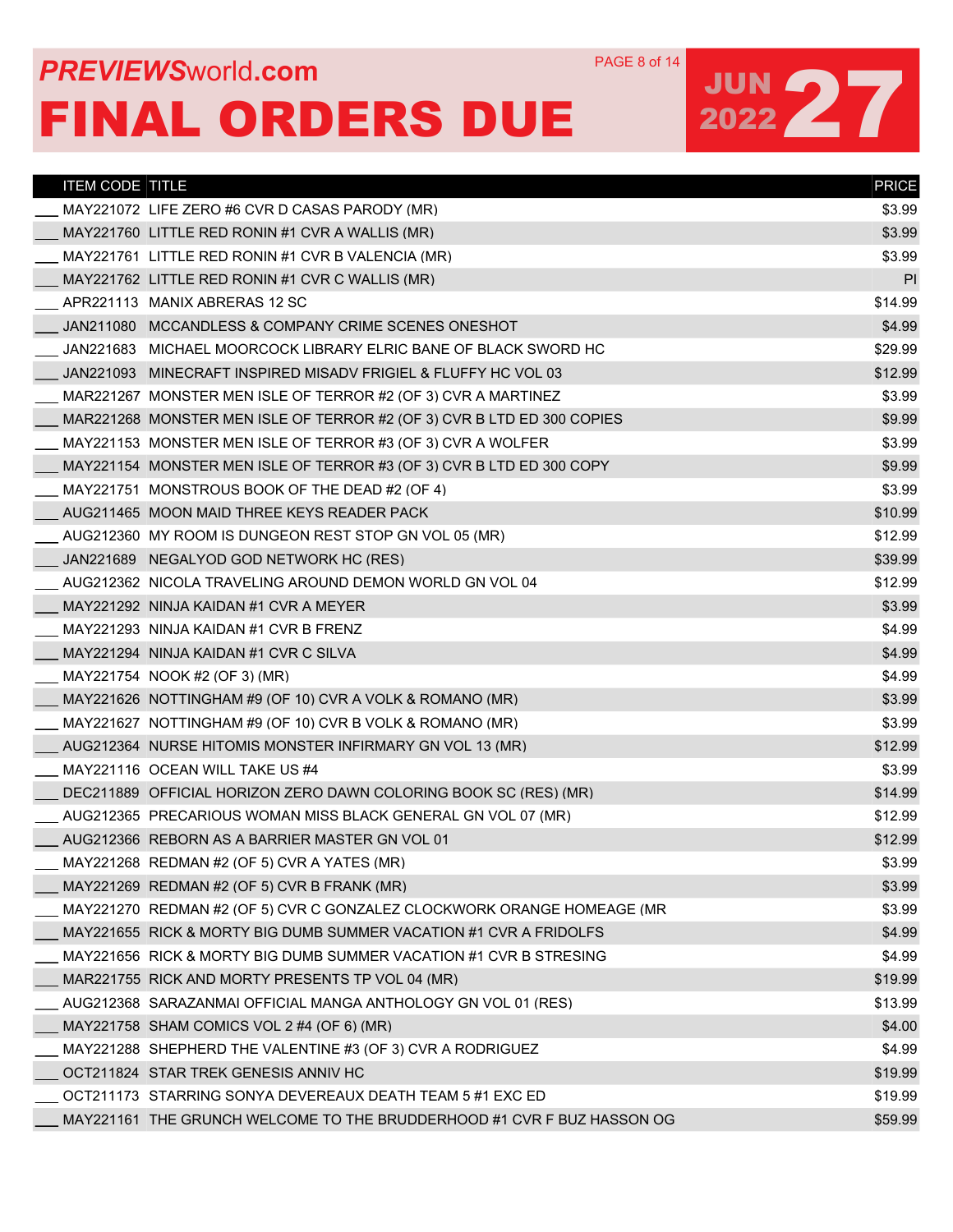### **PREVIEWS** WORLD **COM** PAGE 9 of 14 FINAL ORDERS DUE

## JUN 27

| ITEM CODE TITLE                                                                 | <b>PRICE</b> |
|---------------------------------------------------------------------------------|--------------|
| APR211402 THREE STOOGES TP VOL 2 W PROMO CARD                                   | \$19.99      |
| AUG212370  WALKING CAT VIEW OF ZOMBIE APOCALYPSE OMNIBUS GN VOL 01 (MR)         | \$24.99      |
| NOV211114_WILLYS WONDERLAND PREQUEL #1 CVR AM EXL WILLYS POSTER (MR)            | \$9.99       |
| MAY221750 YUKI VS PANDA #9 (MR)                                                 | \$3.99       |
| MAY221162   ZORRO MASTERS VOL 2 ALEX TOTH #1 CVR A TOTH                         | \$3.99       |
| $\_$ MAY221163 $\,$ ZORRO MASTERS VOL 2 ALEX TOTH #1 CVR B LTD ED 350 COPY $\,$ | \$9.99       |

### MAGAZINES

| MAY221455 MUTINY #3 CVR A WILLIAMS (MR)          | \$15.00 |
|--------------------------------------------------|---------|
| MAY221456 MUTINY #3 CVR B PHAN (MR)              | \$15.00 |
| MAY221457 MUTINY #3 CVR C COCKER (MR)            | \$15.00 |
| MAY221458 MUTINY #3 CVR D LUCKY STAR LAVAUD (MR) | \$15.00 |
| MAY221459 MUTINY #3 CVR E RENAUD (MR)            | \$15.00 |
| JAN221438 MUTINY MAGAZINE (2ND PTG) #1 (MR)      | \$15.00 |

### **BOOKS**

| MAR229236 CURSED ILLUS SC YA NOVEL | \$14.99 |  |
|------------------------------------|---------|--|
|                                    |         |  |

### TOYS / STATUES / MODELS

|           | APR228485 16D COLL LEGEND MASTERS 022 THE GREAT KABUKI VINYL FIG       | \$59.99   |
|-----------|------------------------------------------------------------------------|-----------|
|           | APR228059 ASTROS PLAYROOM ASTRO NENDOROID AF                           | \$89.99   |
|           | APR228396 ATTACK ON TITAN SER 1 9PC PLUSH ASST                         | \$14.99   |
|           | APR228252 AZUR LANE JUUS TIME HMS CHESHIRE DEFORMED NON-SCALE FIG      | \$99.99   |
|           | APR228645 BATMAN 1989 BATMAN COWL 1/1 REPLICA                          | \$799.00  |
|           | MAR229562 BLACK ROCK SHOOTER DAWN FALL POP UP PARADE EMPRESS PVC FIG ( | \$59.99   |
|           | APR228335 BLACK ROCK SHOOTER POP UP PARADE DEAD MASTER DAWN FALL FIG ( | \$59.99   |
|           | APR228338 BLEACH SOLID AND SOULS URYU ISHIDA FIG                       | \$26.99   |
|           | MAR229563 BRAIN POWERD MODEROID HIME BRAIN NON-SCALE MDL KIT           | \$59.99   |
|           | MAR229564 BRAIN POWERD MODEROID YU BRAIN NON-SCALE MDL KIT             | \$59.99   |
|           | APR228847 CHAR VOCAL SER 01 HELLO GOOD SMILE HATSUNE MIKU MINI FIG (O) | \$19.99   |
|           | APR228848 CHAR VOCAL SER 01 HELLO GOOD SMILE KAGAMINE LEN MINI FIG (O/ | \$19.99   |
| APR228849 | CHAR VOCAL SER 01 HELLO GOOD SMILE KAGAMINE RIN MINI FIG (O)           | \$19.99   |
|           | APR228779 CIRCLE JERK SKANK MAN GRAYSCALE REACTION FIG                 | \$18.00   |
|           | MAY228089 D&D 16 IN TIAMAT PLUSH BY KIDROBOT                           | <b>PI</b> |
|           | NOV218772 DARK KNIGHTS METAL MEA-030SP BATMAN & ROBIN MINIONS PX FIG ( | \$30.00   |
|           | APR228226 DARLING IN THE FRANXX POP UP PARADE ZERO TWO PVC FIG         | \$59.99   |
|           | APR228397 DBZ CHOSENSHIRETSUDEN III V1 SUPER SAIYAN SON GOHAN FIG      | \$26.99   |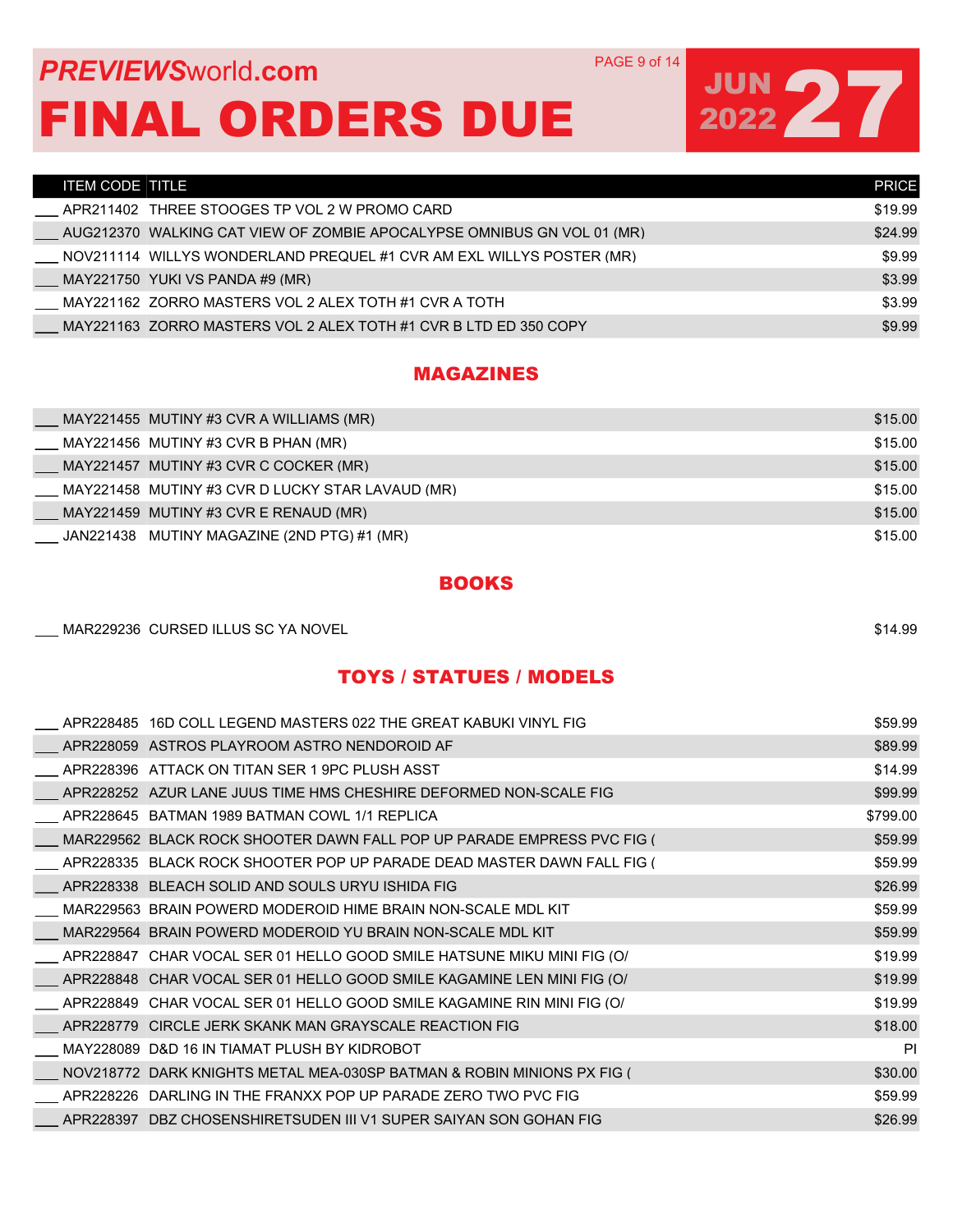## **PREVIEWS** WORLD **COM** PAGE 10 of 14 FINAL ORDERS DUE

| <b>ITEM CODE TITLE</b> |                                                                        | <b>PRICE</b> |
|------------------------|------------------------------------------------------------------------|--------------|
|                        |                                                                        | \$26.99      |
|                        | APR228393 DEMON SLAYER KIMETSU TANJIRO KAMADO GRANDISTA FIG (O/A)      | \$33.99      |
|                        | APR228394 DEMON SLAYER KIMETSU V11 TENGEN UZUI FIG (O/A)               | \$26.99      |
|                        | APR228399 DEMON SLAYER KIMETSU V25 SENJURO RENGOKU FIG                 | \$26.99      |
|                        | APR228395 DEMON SLAYER KIMETSU ZENITSU AGATSUMA GRANDISTA FIG (O/A) (C | \$33.99      |
|                        | APR228400 DIGIMON ADVENTURE SOFVIMATES AGUMON FIG                      | \$26.99      |
|                        | APR228401 DRAGON BALL HISTORY BOX V4 KID GOKU FIG                      | \$26.99      |
|                        | APR228402 DRAGON BALL SUPER SOLID EDGE WORKS V8 GOKU BLACK FIG         | \$26.99      |
|                        | APR228403 DRAGON BALL SUPER SOLID EDGE WORKS V8 SS ROSE GOKU BLACK FIG | \$26.99      |
|                        | APR228673 ET FEATURE 11IN PLUSH                                        | \$36.99      |
|                        | APR228085 FATE GRAND ORDER LANCER ALTRIA PENDRAGON FIGMA AF DLX (MR) ( | \$279.99     |
|                        | APR228759 FRANK KOZIK LABBIT HOLIDAY WREATH LABBIT 14IN PLUSH          | \$42.99      |
|                        | MAR229566 GAD INU 1/7 PVC FIG                                          | \$189.99     |
|                        | MAR229567 GAD KARASU 1/7 PVC FIG                                       | \$189.99     |
|                        | MAR229568 GAD TEN 1/7 PVC FIG                                          | \$189.99     |
|                        | JUN222426 GARGOYLES XANATOS 1/7 SCALE BUST                             | \$120.00     |
|                        | MAR229570 GETTER ROBO ARMAGEDDON MODEROID XABUNGLE 1/100 MDL KIT       | \$94.99      |
|                        | JUN222427 GI JOE GALLERY BARONESS PVC STATUE                           | \$59.99      |
|                        | APR228760 HELLO KITTY & FRIENDS BADTZ-MARU FRANKENSTEIN 13IN PLUSH     | \$36.99      |
|                        | APR228761 HELLO KITTY & FRIENDS HELLO KITTY WITCH 13IN PLUSH           | \$36.99      |
|                        | APR228762 HELLO KITTY & FRIENDS KEROPPI DRACULA 13IN PLUSH             | \$36.99      |
|                        | APR228763 HELLO KITTY & FRIENDS MY MELODY BAT 13IN PLUSH               | \$36.99      |
|                        | APR228497 HEXA GEAR BLOCK GOVERNOR ENGINEER SET TYPE A KIT             | \$59.99      |
|                        | APR228498 HEXA GEAR BOOSTER PACK 006 FORKLIFT TYPE DARK BLUE KIT       | \$59.99      |
|                        | APR228499 HEXA GEAR BOOSTER PACK 006 FORKLIFT TYPE ORANGE KIT (C       | \$59.99      |
|                        | APR228630 HOBBIT TRILOGY SMAUG THE FIRE-DRAKE LTD ED POLYSTONE STATUE  | \$1299.00    |
|                        | APR228404 HOLOLIVE IF RELAX TIME NEKOMATA OKAYU FIG                    | \$26.99      |
|                        | APR228081 HYPERDIMENSION NEPUTUNIA NEPTUNE LITTLE PURPLE 1/4 PVC FIG ( | \$454.99     |
|                        | APR228339 IDOLMASTER SHINY COLORS RINZE MORINO FIG                     | \$26.99      |
|                        | APR228340 JOJOS BIZARRE ADV STONE OCEAN GRANDISTA JOLYNE CUJOH 2 FIG ( | \$26.99      |
|                        | MAR228120 JUDGE DREDD JUDGE ANDERSON PX 1/18 SCALE EXQUISITE MINI AF ( | \$19.99      |
|                        | MAR228113 JUDGE DREDD KLEGG MERCENARY PX 1/18 SCALE EXQUISITE MINI AF  | \$24.99      |
|                        | APR228405_JUJUTSU KAISEN BREAK TIME COLLECTION V1 YUJI FIG             | \$26.99      |
|                        | APR228406 JUJUTSU KAISEN COMBINATION BATTLE AOI TODO STATUE            | \$26.99      |
|                        | APR228407 JUJUTSU KAISEN COMBINATION BATTLE HANAMI STATUE              | \$26.99      |
|                        | APR228408 JUJUTSU KAISEN MAXIMATIC MEGUMI FUSHIGURO I FIG              | \$26.99      |
|                        | APR228341_KAGUYA-SAMA LOVE IS WAR ULTRA ROM KYUNTIES MIKO IINO FIG     | \$26.99      |
|                        | APR228157 KNIGHTS OF SIDONIA LOVE WOVEN YUKIMORI PLASTIC MDL KIT       | \$79.99      |
|                        | JUN222428 LORD OF THE RINGS D-FORMZ BMB DS                             | \$8.99       |
|                        | JUN222430 MARVEL AVENGERS ENDGAME BLACK PANTHER 1/6 SCALE BUST         | \$90.00      |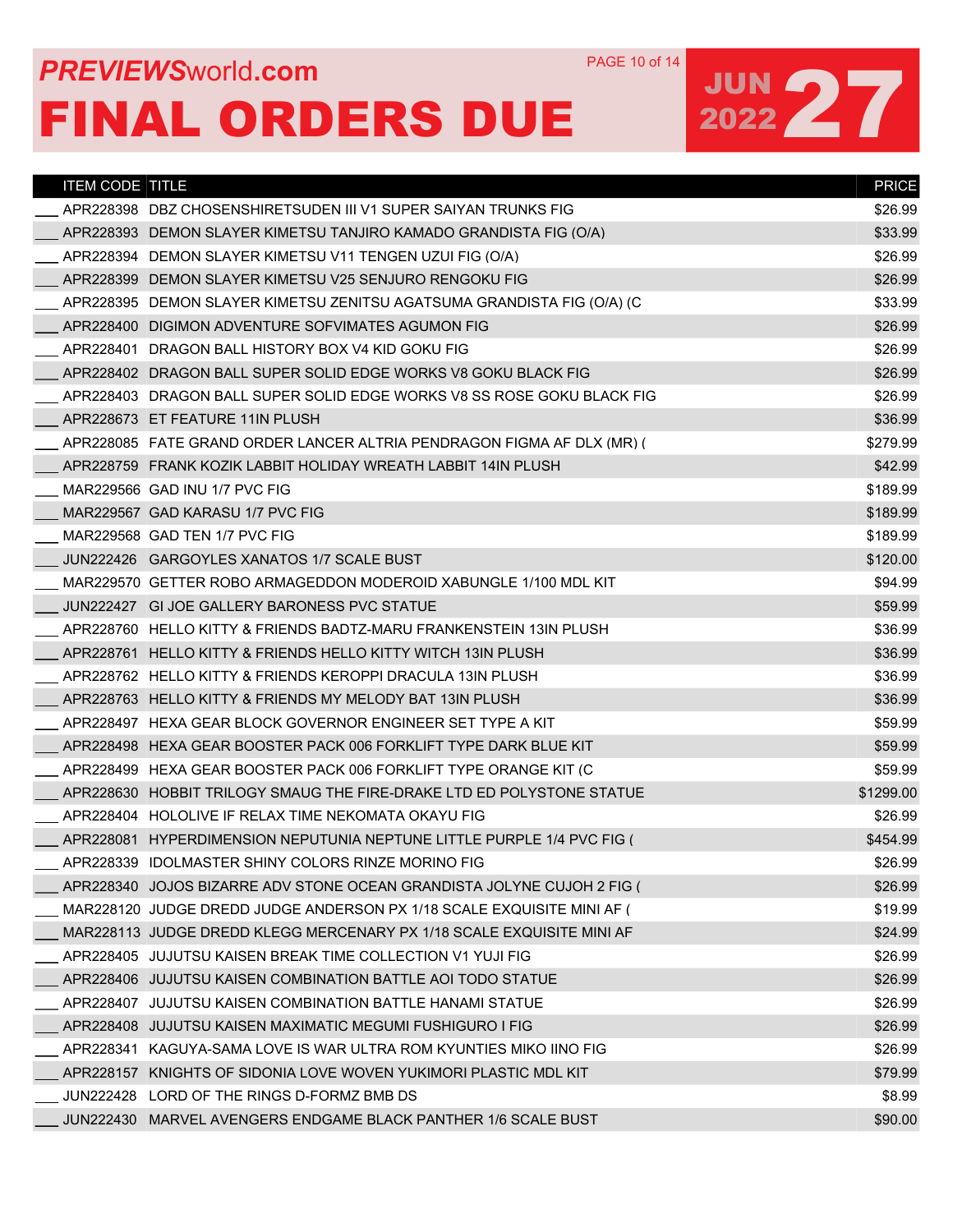## **PREVIEWS** WORLD **COM** PAGE 11 of 14 FINAL ORDERS DUE

| <b>ITEM CODE TITLE</b> |                                                                          | <b>PRICE</b> |
|------------------------|--------------------------------------------------------------------------|--------------|
|                        | JUN222431   MARVEL GALLERY COMIC VULTURE PVC STATUE                      | \$59.99      |
|                        | JUN222429 MARVEL GALLERY DISNEY WANDAVISION SCARLET WITCH PVC STATUE (   | \$59.99      |
|                        | JUN222432 MARVEL SELECT RED HULK AF                                      | \$29.99      |
|                        | MAY228018 MDL SUPPORT GOODS MECHA SUPPLY07 EXPAN ARMOR TYPE A MDL KIT    | \$11.99      |
|                        | APR228780 MMPR W3 YELLOW RANGER REACTION FIG                             | \$18.00      |
|                        | APR228580 MOTU MASTERVERSE CATRA AF CS                                   | \$21.99      |
|                        | APR228581 MOTU MASTERVERSE DLX HORDAK AF CS                              | \$32.99      |
|                        | APR228582 MOTU MASTERVERSE DLX SHE-RA AF CS                              | \$32.99      |
|                        | APR228583 MOTU MASTERVERSE ZODAK AF CS                                   | \$21.99      |
|                        | APR228584 MOTU ORIGINS 200X SKELETOR AF CS                               | \$16.99      |
|                        | APR228585 MOTU ORIGINS DLX LEECH AF CS                                   | \$22.99      |
|                        | APR228586 MOTU ORIGINS DLX SNOUT SPOUT AF CS                             | \$22.99      |
|                        | APR228587 MOTU ORIGINS HE-MAN AF CS                                      | \$16.99      |
|                        | APR228588 MOTU ORIGINS MANTENNA AF CS                                    | \$16.99      |
|                        | APR228589 MOTU ORIGINS PIG-HEAD AF CS                                    | \$16.99      |
|                        | APR228409 MSG INTERNAL STRUCTURE RX-78-2 GUNDAM BLACK CLEAR VER FIG (C   | \$30.99      |
|                        | MAY228108 MTG TCG FIGURINES FROM VAULT HARMONIC SILVER                   | PI           |
|                        | MAY228109 MTG TCG FIGURINES FROM VAULT MYR                               | PI           |
|                        | MAY228110 MTG TCG FIGURINES FROM VAULT MYR GAMER POUCH                   | PI           |
|                        | MAY228111 MTG TCG FIGURINES FROM VAULT PERILOUS MYR                      | PI           |
|                        | MAY228112 MTG TCG FIGURINES FROM VAULT SILVER                            | PI           |
|                        | MAY228113 MTG TCG FIGURINES FROM VAULT SILVER GAMER POUCH                | PI           |
|                        | APR228410 MY HERO ACADEMIA DIORAMATIC SHOTO TODOROKI FIG ANIME           | \$72.99      |
|                        | APR228411 MY HERO ACADEMIA DIORAMATIC SHOTO TODOROKI FIG BRUSH           | \$72.99      |
|                        | APR228412   MY HERO ACADEMIA DIORAMATIC SHOTO TODOROKI FIG BRUSH TONES ( | \$72.99      |
|                        | APR228413 MY HERO ACADEMIA DIORAMATIC SHOTO TODOROKI FIG TONES           | \$72.99      |
|                        | APR228414 MY HERO ACADEMIA IZUKU MIDORIYA BIG MASCOT PLUSH               | \$26.99      |
|                        | APR228415 MY HERO ACADEMIA SUPER MASTER STARS KATSUKI BAKUGO FIG         | \$84.99      |
|                        | APR228416   MY HERO ACADEMIA THE AMAZING HEROES V20 SHOTO AIZAWA FIG     | \$26.99      |
|                        | APR228417 MY HERO ACADEMIA THE AMAZING HEROES V21 DENKI KAMINARI FIG (   | \$26.99      |
|                        | APR228418 MY HERO ACADEMIA THE EVIL VILLAINS V5 DABI FIG                 | \$26.99      |
|                        | APR228419 MY HERO ACADEMIA THE EVIL VILLAINS V5 TWICE FIG                | \$26.99      |
|                        | NOV218229 MYSTERY MINIS MY HERO ACADEMIA S9 12PC BMB DISP                | \$6.99       |
|                        | APR228781 NAPALM DEATH SCUM DEMON AQUAMARINE REACTION FIG                | \$18.00      |
|                        | APR228342   NARUTO 20TH ANNIVERSARY NARUTO UZUMAKI HOKAGE FIG            | \$26.99      |
|                        | APR228343 NARUTO 20TH ANNIVERSARY NARUTO UZUMAKI KIDS FIG                | \$26.99      |
|                        | APR228336   OMEGA SISTERS OMEGA RAY NENDOROID DOLL AF                    | \$94.99      |
|                        | APR228337 OMEGA SISTERS OMEGA RIO NENDOROID DOLL AF                      | \$94.99      |
|                        | APR228420 ONE PIECE FILM RED KING OF ARTIST THE SHANKS FIG               | \$26.99      |
|                        | APR228421 ONE PIECE GLITTER & GLAMOURS PRINCESS SHIRAHOSHI SP COLOR FI   | \$45.99      |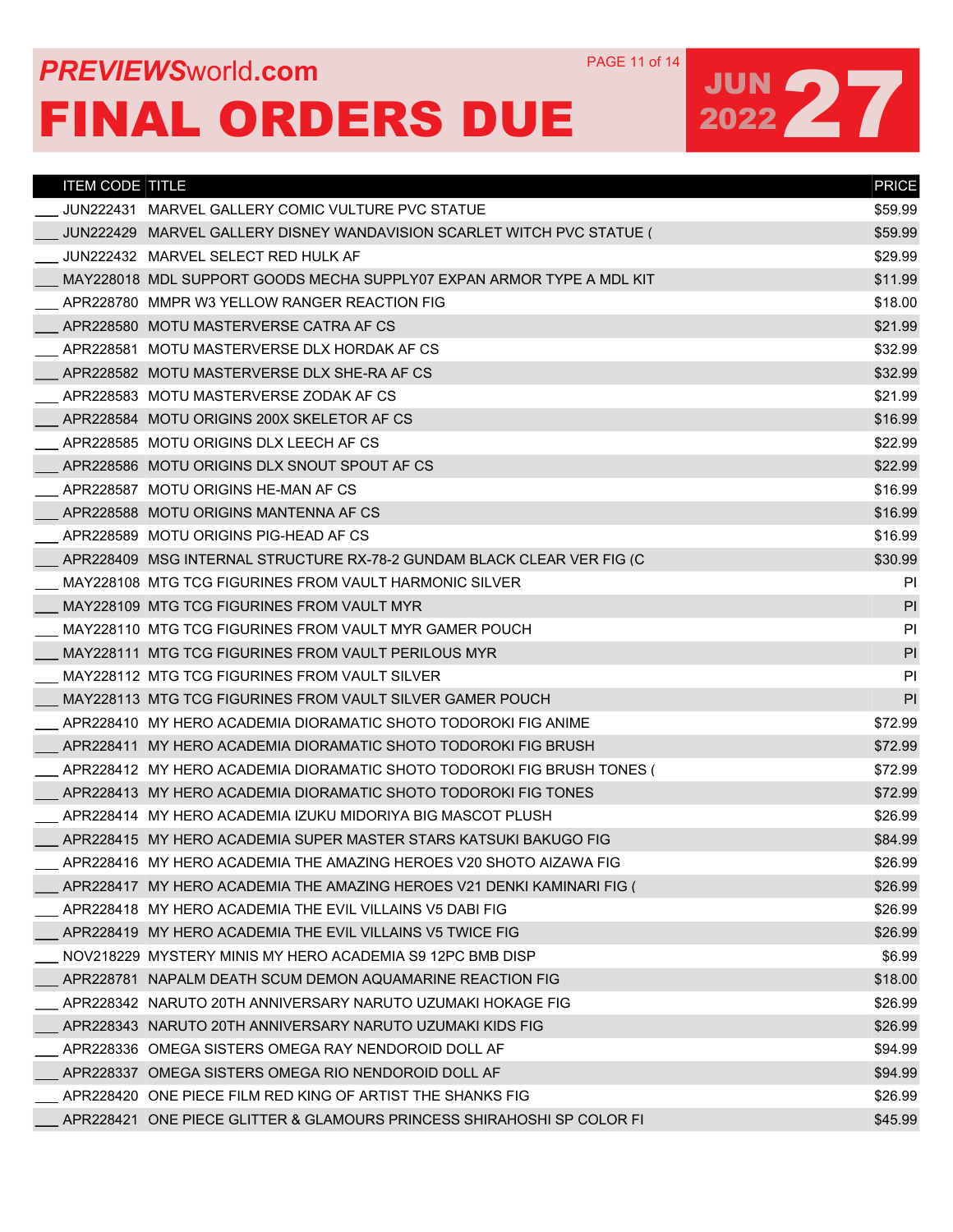## **PREVIEWS** WORLD **COM** PAGE 12 of 14 FINAL ORDERS DUE

| <b>ITEM CODE TITLE</b> |                                                                        | <b>PRICE</b> |
|------------------------|------------------------------------------------------------------------|--------------|
|                        | APR228422_ONE PIECE GRANDISTA NERO MONKEY D LUFFY MANGA DIMENSIONS FIG | \$72.99      |
|                        | APR228423 ONE PIECE THE GRANDLINE LADY V3 TBD DXF FIG                  | \$26.99      |
|                        | APR228424 ONE PIECE THE GRANDLINE MEN V8 JINBE DXE FIG                 | \$26.99      |
|                        | APR228425 ONE PIECE THE GRANDLINE MEN V9 TBD DXF FIG                   | \$26.99      |
|                        | APR219705 POCKET POP MS MARVEL MS MARVEL KEYCHAIN                      | \$5.99       |
|                        | NOV218226 POCKET POP MY HERO ACADEMIA DEKU W/ GLOVES KEYCHAIN          | \$5.99       |
|                        | NOV218227 POCKET POP MY HERO ACADEMIA HAWKS KEYCHAIN                   | \$5.99       |
|                        | NOV218228 POCKET POP MY HERO ACADEMIA KYOUKA JIROU KEYCHAIN            | \$5.99       |
|                        | NOV218165 POP ANIMATION MY HERO ACADEMIA FAT GUM VIN FIG               | \$11.99      |
|                        | NOV218166 POP ANIMATION MY HERO ACADEMIA HAWKS VIN FIG                 | \$11.99      |
|                        | NOV218167 POP ANIMATION MY HERO ACADEMIA INASA YOARASHI VIN FIG        | \$11.99      |
|                        | NOV218168 POP ANIMATION MY HERO ACADEMIA KYOUKA JIROU VIN FIG          | \$11.99      |
|                        | NOV218169 POP ANIMATION MY HERO ACADEMIA YUGA AOYAMA VIN FIG           | \$11.99      |
|                        | JAN219438 POP GAMES GOTHAM KNIGHTS BATGIRL VIN FIG                     | \$11.99      |
|                        | JAN219439 POP GAMES GOTHAM KNIGHTS NIGHTWING VIN FIG                   | \$11.99      |
|                        | JAN219436 POP GAMES GOTHAM KNIGHTS RED HOOD VIN FIG                    | \$11.99      |
|                        | JAN219437 POP GAMES GOTHAM KNIGHTS ROBIN VIN FIG                       | \$11.99      |
|                        | DEC219725 POP STAR WARS JOSHUA TREE POP 3 VIN FIG                      | \$11.99      |
|                        | NOV218236 POP SUPER MY HERO ACADEMIA GIGANTOMACHIA VINYL FIGURE        | \$19.99      |
|                        | APR219800 POP TV MS MARVEL MS MARVEL VIN FIG                           | \$11.99      |
|                        | APR228826 PREDATOR 2 CUTTING DISC LIFE-SIZE PROP REPLICA               | \$799.95     |
|                        | FEB228404 PREDATOR NENDOROID AF                                        | \$119.99     |
|                        | APR228426 PRETTY GUARD SAILOR MOON FLUFFY PUFFY DRESS UP ARTEMIS FIG ( | \$26.99      |
|                        | APR228427 PRETTY GUARD SAILOR MOON FLUFFY PUFFY DRESS UP LUNA FIG      | \$26.99      |
|                        | APR228428 PRETTY GUARD SAILOR MOON GLITTER SUPER SAILOR MERCURY FIG A  | \$26.99      |
|                        | APR228429 PRETTY GUARD SAILOR MOON GLITTER SUPER SAILOR MERCURY FIG B  | \$26.99      |
|                        | APR228636 QUINTESSENTIAL QUINTUPLETS MOVIE RAINY TRADING FIG 6PC DS (C | \$22.99      |
|                        | APR228430 RE ZERO V4 REM MAID ARMOUR BANPRESTO CHRONICLE EXQ FIG       | \$42.99      |
|                        | APR228070_RENT A GF SUMI SAKURASAWA NENDOROID AF                       | \$74.99      |
|                        | APR228553 RISING OF THE SHIELD HERO SEASON 2 FILO PVC STATUE           | \$169.99     |
|                        | SEP218370 SDCC 2022 SW LEGENDS IN 3D OFFICER TROOPER 1/2 SCALE BUST (C | \$200.00     |
|                        | JUN222433 STAR WARS REBELS EZRA BRIDGER 1/6 SCALE BUST                 | \$120.00     |
|                        | JUN222434 STAR WARS ROGUE ONE CASSIAN ANDOR 1/6 SCALE BUST             | \$120.00     |
|                        | MAR228494 STRAWBERRY SHORTCAKE HUCKLEBERRY PIE & PUPCAKE AF            | \$39.99      |
|                        | MAR228495_STRAWBERRY_SHORTCAKE_LIME_CHIFFON & PARFAIT_PARROT_AF        | \$39.99      |
|                        | MAR228496 STRAWBERRY SHORTCAKE ORANGE BLOSSOM & MARMALADE AF           | \$39.99      |
|                        | MAR228497 STRAWBERRY SHORTCAKE STRAWBERRY SHORTCAKE & CUSTARD AF (Net) | \$39.99      |
|                        | MAY228001 SW OBI-WAN BLACK TALA IMPERIAL OFFICER 6IN AF CS             | \$24.99      |
|                        | MAY228000_SW OBI-WAN VINTAGE 3-3/4IN DARTH VADER DARK TIMES AF CS (NET | \$14.99      |
|                        | APR228431 THAT TIME I GOT REINCARNATED AS A SLIME BENIMARU FIG         | \$26.99      |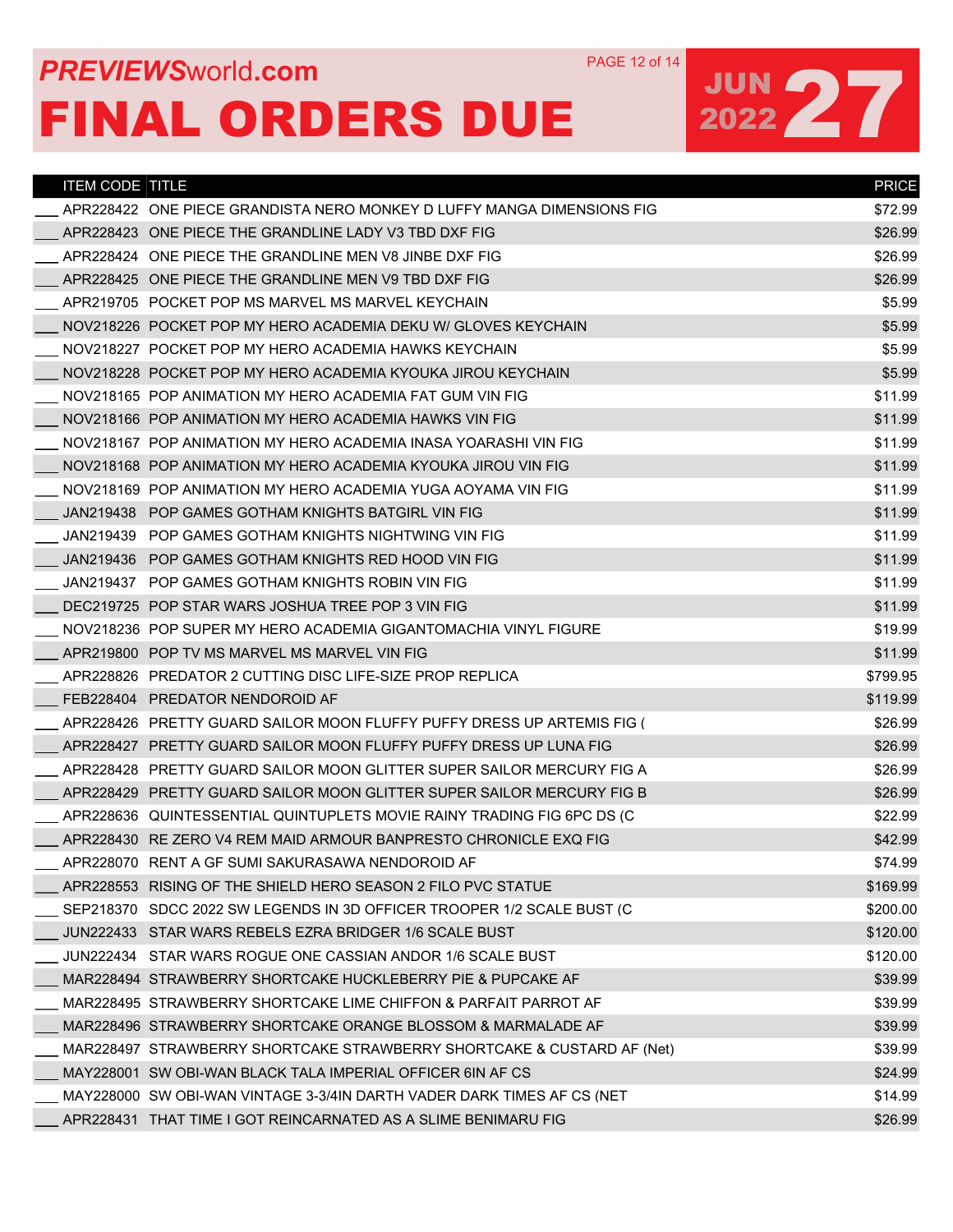## **PREVIEWS** WORLD **COM** PAGE 13 of 14 FINAL ORDERS DUE

# JUN 27

| <b>ITEM CODE TITLE</b> |                                                                        | <b>PRICE</b> |
|------------------------|------------------------------------------------------------------------|--------------|
|                        | APR228432 THAT TIME I GOT REINCARNATED AS A SLIME RELAX TIME SHION FIG | \$26.99      |
|                        | APR228433 THAT TIME I GOT REINCARNATED AS A SLIME SOEI FIG             | \$26.99      |
|                        | APR228344 TINYTAN DYNAMITE V1 J-HOPE FIG                               | \$18.99      |
|                        | APR228345 TINYTAN DYNAMITE V1 JIMIN FIG                                | \$18.99      |
|                        | APR228346 TINYTAN DYNAMITE V1 JIN FIG                                  | \$18.99      |
|                        | APR228347 TINYTAN DYNAMITE V1 JUNG KOOK FIG                            | \$18.99      |
|                        | APR228348 TINYTAN DYNAMITE V1 RM FIG                                   | \$18.99      |
|                        | APR228349 TINYTAN DYNAMITE V1 SUGA FIG                                 | \$18.99      |
|                        | APR228350 TINYTAN DYNAMITE V1 V FIG                                    | \$18.99      |
|                        | APR228434 TOKYO REVENGERS HARUKI HAYASHIDA FIG                         | \$26.99      |
|                        | APR228435 TOKYO REVENGERS TETTA KISAKI FIG                             | \$26.99      |
|                        | APR228351 TOM AND JERRY FIGURE COLLECTION I LOVE CHEESE JERRY FIG      | \$25.99      |
|                        | APR228352 TOM AND JERRY FIGURE COLLECTION I LOVE CHEESE TUFFY FIG      | \$25.99      |
|                        | APR228590 TRANSFORMERS ULTIMATES W4 DEAD OPTIMUS PRIME AF              | \$55.00      |
|                        | APR228591 TRANSFORMERS ULTIMATES W4 SOUNDWAVE AF                       | \$55.00      |
|                        | APR228592 TRANSFORMERS ULTIMATES W4 STARSCREAM AF                      | \$55.00      |
|                        | APR228353 ULTRAMAN GAIA SPECIAL EFF STAGE 3 ORGANISM APATEE STATUE     | \$25.99      |
|                        | APR228354 ULTRAMAN GAIA SPECIAL EFF STAGE 3 ULTRAMAN GAIA STATUE       | \$25.99      |
|                        | APR228355 ULTRAMAN GAIA SPECIAL EFF STAGE 3ULTRAMAN AGUL STATUE        | \$25.99      |
|                        | FEB229709 ULTRAMAN RENA SAYAMA 1/7 PVC FIG                             | \$239.99     |
|                        | APR228436 ULTRAMAN TIGA HEROS BRAVE ULTRAMAN TIGA SKY NIGHT FIG        | \$30.99      |
|                        | APR228356 ULTRAMAN X HEROS BRAVE ULTRAMAN X FIG A                      | \$25.99      |
|                        | APR228357 ULTRAMAN X HEROS BRAVE ULTRAMAN X FIG B                      | \$25.99      |
|                        | APR228358 UMAMUSUME PRETTY DERBY MAYANO TOP GUN FIG                    | \$25.99      |
|                        | APR228437 UMAMUSUME PRETTY DERBY SILENCE SUZUKA FIG                    | \$30.99      |
|                        | APR228438 UMAMUSUME PRETTY DERBY SPECIAL WEEK FIG                      | \$30.99      |
|                        |                                                                        |              |

### COLLECTIBLES & NOVELTIES

|  | APR228827 ANIMAL CROSSING ISABELLE LAMP                         | \$16.99 |
|--|-----------------------------------------------------------------|---------|
|  | APR228574_GI JOE COBRA H.I.S.S. MOUSE PAD                       | \$15.00 |
|  | APR228575_GI JOE SNAKE EYES & SPIRIT RETRO PIN SET              | \$30.00 |
|  | APR228828_MINECRAFT BEE LAMP                                    | \$16.99 |
|  | APR228107 OBI WAN KENOBI TIKI MUG                               | \$22.99 |
|  | APR228542_OBI-WAN KENOBI BLACK MASK MERCENARY LIFE-SIZE STANDEE | \$49.95 |
|  | APR228543 OBI-WAN KENOBI DARTH VADER LIFE-SIZE STANDEE          | \$49.95 |
|  | APR228544_OBI-WAN KENOBI FIFTH BROTHER LIFE-SIZE STANDEE        | \$49.95 |
|  | APR228545_OBI-WAN KENOBI GRAND INQUISITOR LIFE-SIZE STANDEE     | \$49.95 |
|  | APR228546_OBI-WAN KENOBI HAJA ESTREE LIFE-SIZE STANDEE          | \$49.95 |
|  | APR228547 OBI-WAN KENOBI LOLA LIFE-SIZE STANDEE                 | \$24.95 |
|  |                                                                 |         |